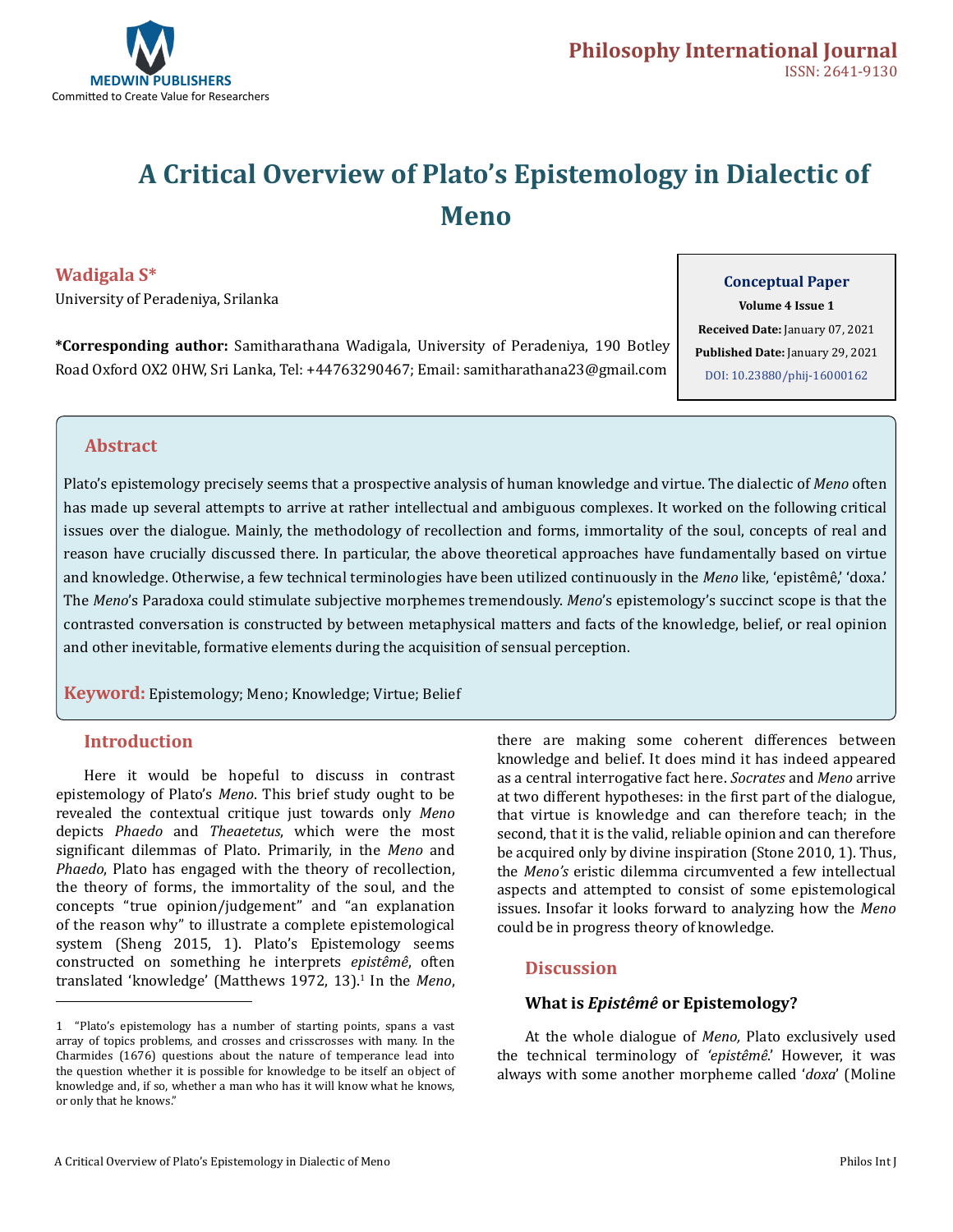1981, 191).<sup>2</sup> So this has conventionally been recognized and interpreted as '*Meno's Paradoxa'* by the post-commentators (Suzuki 2011, 2). In the *Meno,* the proper answer would seem obvious: *episteme* or epistemology is the knowledge utilizing virtue that can teach. However, the platonic dialogues link up with the theory that there are unchanging and eternal forms, which are the objects of knowledge, during the many controversial perceptible particulars. It might also contrast with belief. Then the epistemology has been in a contrasted conversation between knowledge and belief. Herein taking a few passages from the *Meno*:

- • More valuable than *Doxa* (*Meno* 97d, *Republic* 476e)
- Harder to achieve than *Doxa* (Meno 85c-d) (Moss 2020: 1)

By the above facts, it seems, of course, some more striking similarities on *epistêmê*. It does mind it is not a surprise to knowing that *episteme* is knowledge. The contemporary epistemologists tend to look at Plato as the founder of the discipline. Moreover, even as the author of one of the dominant knowledge theories, as justified true belief (Armstrong 1973, 137).<sup>3</sup> Plato says about *epistêmê* may be rather difficult to reconcile with the knowledge as it is a variant topographical context. For some examples:

- Requires reasoning out of the cause or explanation (*aitias logismos, Meno* 98a)

- It is more than a well-grounded true belief (*Meno* 85c-d) (Burnyeat 2015, 23)4

- Cannot be transmitted by testimony (*Theaetetus* 201c, *Meno passim*, *Rep.* 518b-c) (Moss 2020, 2)

These are the several clues which do indicate the epistemological configures in Plato's *Meno* unavoidably. Now it has been a critical reason to concerning *epistêmê* in together with knowledge and belief.

In particular, Plato has acutely concerned with at least a few of the following philosophical approaches toward *epistêmê*  or epistemology in *Meno* (Matthews 1972).5

- How could it be different between knowledge and belief?

- Are our knowledge and belief incompatible?

- Is knowledge by acquaintance, or is the object of knowledge necessarily complex?

- If knowledge is concerned with the case, can a belief be concerned with what is not the case?

- How do we arrive at knowledge as distinct from belief?

# **The Key Contradictions between Knowledge and Belief**

The *Meno* mainly shows that Plato has convinced a couple of issues on this matter. (1) Getting tried to take a position on behalf of belief in between perfect knowledge and blank ignorance or sensory illusion (2) Getting tried to draw up criteria to differentiate between knowledge and true belief (Matthews 1972, 14-15). Here the knowledge and belief should be identified by themselves in verifying the multiple branches occupied. It is possible to perceive and have beliefs about a pair of sticks, whereas although supported to 'recollection' by particulars, it is occurring the mind alone that it already knows equality and the equality there may be between sticks, gradually with other forms and forms-in-objects.6

Knowledge of forms recollected and unlike belief.7 That links the ability to give an account of what is known. The recollection theory, which figures large in the *Meno*  and *Phaedo*, is near contributed to Plato to above intradistinction. It is between necessary and contingent truths and the intra-distinction between knowledge and belief he aligned with it (Fine ([2009]-2010, 4).<sup>8</sup> It did not pursue in later dialogues, except the present acquisition of knowledge that Plato considers always.

Particular forms or images of knowledge is indeed typically distinguishable from the belief by reference to their different objects and material facts. Then knowledge deems as necessarily true. In terms of ontological differences between forms and particulars, timeless truths and shifting

<sup>2</sup> Alternatively, he contrasts *episteme, pronêsis, gnosis, Sophia, noêsis,* or nous with *Doxa* or with *Pisits*. Plato almost always seems to treat the various terms for the superior category as equivalent.

<sup>3</sup> If it would want many more instances which calls Meno 87-8 the "first recorded occurrence" of the "classical analysis of knowledge," see, Armstrong, D. M. 1937. Belief, Truth and Knowledge. Cambridge: Cambridge University Press, 137.

<sup>4</sup> See, Burnyeat 1980, 187 for an argument that the slave's true *Doxa* at the end of the discussion is, by modern standards, justified; cf. Schwab, 2015, 23.

<sup>5</sup> This sharp critique is of Dr. Gwynneth Matthews (St Anne's College, Oxford, 1972). According to his analysis on Plato's *epistêmê*, dilemmas could draw very hard arrivals in terms of the objects, effects of each, relative stability, security and comprehensiveness, and so far.

<sup>6</sup> Nevertheless, Vlastos (1985) and Woodruff (1990) say that others have argued, and Plato has in mind "logically certain knowledge," or "craftexpertise." They have found the word *epistêmê* often translated as 'Science.' It is neither knowledge nor belief. It can see for more examples Bosanquet (1895), Jowett (1908), Taylor (1926), Shorey (1930), and Hackforth (1958).

<sup>7</sup> But here Chuanjie Sheng (University of Leeds, 2015) says that the soul can only recollect knowledge in the sensible world, and "learning is recollection" (*Meno* 81c-86b, *Phaedo* 72e-73a). If so, someone who does not know about something has within himself a valid opinion about that thing that he does not know (*Meno* 85c).

<sup>8</sup> This raises the important question of what it is that one recollects. On the model of serial reminding, one recollects literally everything that one finds out by any kind of investigation, and everything that one recollects one has previously experienced.

For here, it is possible to access the following website: www. oxfordhandbooks.com.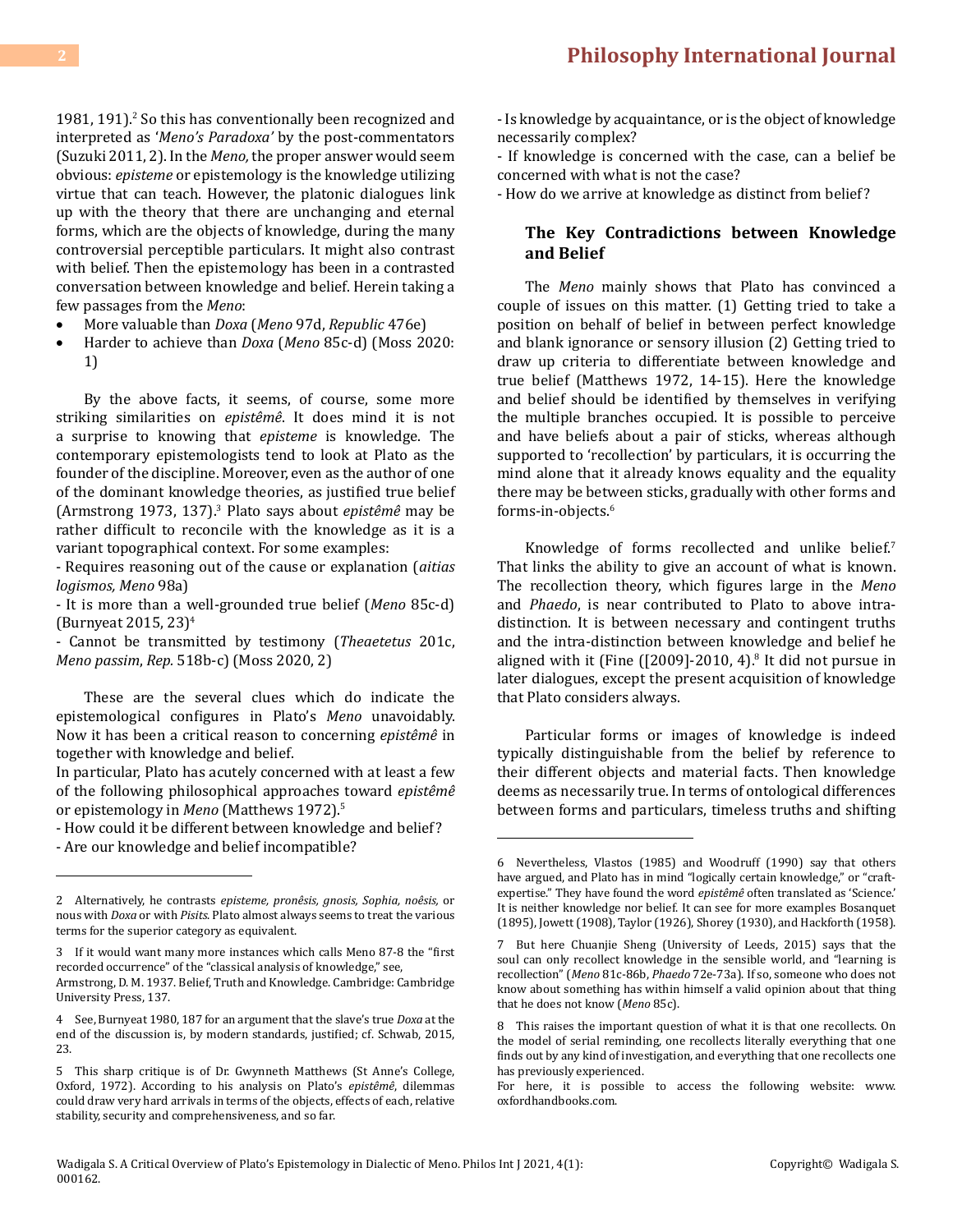contingencies, and corresponding different states of mind, but also in terms of a systematic body of knowledge, hierarchically organized (Matthews 1972, 16-17), (Cornford 1935, 154-162).9 There seems no room left for *Meno's* slaveboy coming to know what he now rightly believes nor much room for being reminded of equality by seeing equal, or unequal, sticks. Plato is as ruthless with his argument as with his prisoners. According to *Meno's* dialogues, belief is at most the beginning of a long trek, which will take one through all known and foreseeable mathematics towards the philosophical goal and knowledge must be of what timeless and changeless, and must also have a particular starting point (Majeed 2014, 1),<sup>10</sup> (Matthews 1972, 16-17).

#### **The judgment of Virtue | Virtue as Knowledge?**

Here the conversation of virtue would seem like the most prominent and controversial argumentation fact undoubtedly. The reason for such a dilemma may probably be the necessity of knowing and verifying what virtue is. Based on the *Meno,* first at foremost, it should precisely be known that (1) what virtue is and (2) what teaching is (Stone 2010, 3). Socrates observes that the question 'Is virtue teachable?' cannot be answered until one knows what one means by virtue. In getting tried to answer the question, *Meno* a priori says a different approach to every individual or separate groups of people-men, women, young, old, and so far. The *Meno* remarks that justice and temperance for all humankind are necessary to indicate that at least all truth must be based on and comprehend the 'quiet' moral virtues (Bluck 1961, 4-5) $^{11}$  -a hint as to the nature of virtue which *Meno* should have followed up.

*Meno's* eristic dilemma may divide into the following synthetic overview. It does mind would help make comprehension of *Meno's* epistemology in many perspective ways (Bluck 1961).<sup>12</sup>

- The question 'Is virtue teachable?' raises the foremost

question 'What is virtue?' Then several attempts are made to define virtue.

- The question 'How can you look for something you do not know, or organize it if you find it out?

- *Meno* again asks, 'Is virtue teachable?' Socrates undertakes to investigate the question utilizing hypothesis, a method used by geometricians: Let us suppose that virtue is a kind of knowledge. If it is, it will be teachable; otherwise, it will not. However, virtue is knowledge. Therefore virtue is teachable.

- Socrates suggests that there is an objection to this conclusion. If a thing is teachable, there ought to be teachers of it. Nevertheless, there are no teachers of virtue. Therefore virtue cannot be reachable after all.

- Virtue is not knowledge. But 'true belief.' It is not teachable.

The interpretation of the dialogue is now described in detail and in a succinct way. It does help define the matter of virtue, whether as a piece of knowledge or not (Hamilton and Cairns 1961, 353).<sup>13</sup>

So now, if virtue is knowledge, it can precisely be taught. Also, one person can make other virtues by imparting some knowledge to them. It is frequently engaging and entangling what virtue is? Virtue is a moral, right, and beneficial rather than harmful (Stone 2010).<sup>14</sup> The virtue manipulates us towards correct, meritorious, and moral deeds in avoiding violent and cruel habits. Of course, if virtue is knowledge, to teach virtue is to teach that virtue is knowledge. If Socrates can teach *Meno* what virtue is, he can teach him virtue. However, Socrates teaches *Meno* that virtue is knowledge; therefore, it can be taught (Brown 1986, 387-404).<sup>15</sup> Per *Meno's* dilemma, the actual demonstration of it is, virtue is knowledge. Here *Meno* would mind agreeing with virtue as beneficial, meaning per as desirable. So he has proposed a couple of such purported morals (Stone 2010, 6):

- Bodily (Health, strength, beauty, and wealth)

- Psychic (Temperance, justice, courage, teach-ability, memory, magnificence)

*Meno* has acutely suggested these cosmopolitan facts as

<sup>9</sup> For more details of the distinction between knowledge and belief, it can see Cornford, F. M. 1935. *Plato's Theory of Knowledge*. London: Macmillan, 154-162.

<sup>10</sup> The Question of what knowledge is about or what it means to know often ends up as one of whether or not the knowledge of something, indeed, of all things can teach. Some of the most insightful responses to these questions in ancient Greek philosophy can find in the intellectual context between the Sophists and Plato in the 5th century BC.

It can also access the following website here: http://dx.doi.org/10.4314/ ujah.vl5il.l.

<sup>11</sup> For a much fuller discussion of the unity of virtues, it can see below. Bluck, R. S. 1961. Plato's Meno: Edited with Introduction and Commentary. Cambridge: Cambridge University Press, 4-5.

<sup>12</sup> That is appropriately done by Dr. R. S. Bluck, University of Manchester, 1961.

<sup>13</sup> "The last part of the dialogue is taken up with Socrates' demonstration and Meno's reluctant argument that virtue is not taught anywhere so that is not knowledge which can be and is taught. No further definition is attempted, but Socrates' conclusion, characteristically Greek, is that if ever there could be a man who in addition to being virtues knew what virtue was and could teach it, he would be among other men like a reality among fitting shades."

<sup>14</sup> Abraham D. Stone (2010) again says that to know that something is virtue will be to choose to have that thing, rather than not to have it: to choose otherwise, under those circumstances, would be knowingly to choose the evil.

<sup>15</sup> For a much fuller comprehension of the above, it can see Klein's Summery (*Commentary,* 36-7) with also Truesdell S. Brown. (1986), "Menon of Thessaly," 387-404.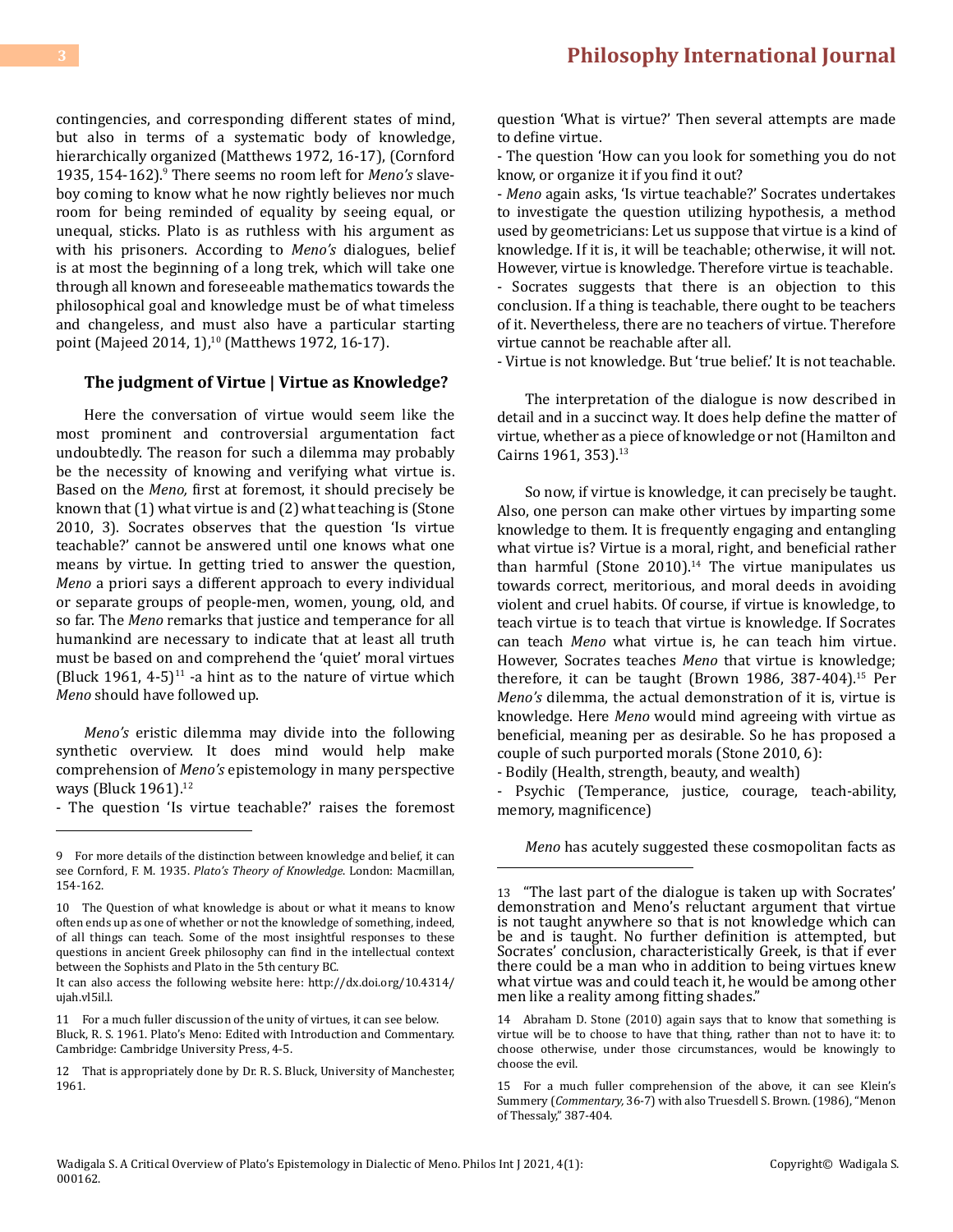the main 'parts of virtue.' Consequently, *Meno* has recognized threefold claims, which, if virtue is knowledge, have radical and utilized implications (Stone 2010, 10).

- Knowledge is available to any human being
- All knowledge forms one whole
- Knowledge can teach

On the contrary, It would feel these threefold claims supposedly follow from Socrates' theory that learning is recollection. Whereas Socrates is not much sure about the sharpen critique of this theory. He is almost sure about the utilized consequence of taking knowledge and teaching to have the claimed nature. Thus *Meno's* argumentative facts on virtue as knowledge or true belief seem as much partially deal with the knowledge and its topographical proceeding.

#### **The Hypothesis | Virtue is Knowledge**

In *Meno's* question, 'Is virtue teachable?' which has ontologically made some recollection theory facilities, is still gaining a keen sense of knowledge (Desjardins 1985, 261-281).16, 17 Then virtue should be a kind of knowledge, of course. It might agree that if virtue is a kind of knowledge, it must be teachable, and at the same time, nothing but knowledge thought. 'Virtue is kind of knowledge' is thus interpreted to be a limiting condition for 'virtue is teachable': if the condition is satisfied, virtue will be teachable, but if it is not, virtue will not be teachable (Bluck 1961, 17-18).

According to *Meno's* dialectic context, it has precisely affiliated with the assumption of knowledge, which is the only source of all goodness. Virtue can always make up us good and qualitative morality, of course. So virtue deems as profitable and advantaged. Whatsoever all things without knowledge may merely be creating some troubles, tragedies, and harms. There is no knowledge to make guidance for self and others, too, perhaps disastrous and harmful Bedu-Addo 1984, 1-14), (Hoerber 1960, 78-102),<sup>18</sup> (Bluck 1961, 18). Knowledge alone can be arisen to them continuously profitable and advantaged. Virtue, therefore, must be hypothesized as knowledge or some forms (species) of knowledge. So given the genuine agreement, the virtue must be knowable and teachable.

#### *Meno's* **Paradox**

Now it has been verifying *Meno* as a critical dialogue on epistemology in Plato's dilemmas. The *Meno* has tried to use epistemology to solving these ethical issues unavoidably (Irwin 1999, 143-170).19 *Meno's* paradox is the priority path to detangling ethical complications and establishing the community's virtual foundation. Meno's paradox inevitably prompts the change to taking epistemology as the fundamental foundation of ethics (Sheng 2015, 20).<sup>20</sup> This paradox is the notable inauguration-point of the discussion of a series of questions about knowledge and knowing.

*Meno* occupies a couple of theories to solve *Meno's* paradox: - The immortality of the soul

- The theory of recollection (Learning is a kind of recollection)

So *Meno's* paradox is a severe turning-point of the whole intra-conversation since the transcendental relationship between epistemology and ethics. It also seems like a kind of skepticism is an essential query of epistemology.

Moreover, there are a vast number of cases between complete knowledge and complete ignorance. That is to say here, and there are three possibilities (Fine 1992, 200-226)<sup>21</sup>:

- Complete Knowledge

- Complete Ignorance

- Insufficient knowledge (in the sense of having something in mind but not fully knowing/having not enough knowledge) (Sheng 2015, 24)

More importantly, *Meno* has used some erroneous terms falsified by theories of logical linguistics in his paradox. The technical terminologies of "*collecting information*" or "how to understand a concept or notion when you have no concept in your soul/mind" rather than "*learning inquiry*" (Sheng  $2015$ ).<sup>22</sup> That is the real disputable fact which is engaging at

<sup>16</sup> He has said here it is informing a more comprehensive glance over the whole of the dialogue, which inarguably requires a strenuous effort, and can "re-collect" answers to the main questions that posed at the beginning of the dialogue such as "what is virtue?" and whether it can be taught or not.

<sup>17</sup> Lale Levin Basut (Yeditepe University) says in Meno's "Paradox": An Analysis of the Eristic Argument about that among those who were more interested in the general framework of the dialogue but not mainly and solely in the "paradox" itself. Moreover, it can see the following article for more comprehensive knowledge of the above.

<sup>18</sup> Among many, see J. T. Bedu-Addo, "Recollection and the Argument 'From a Hypothesis' in Plato's Meno, The Journal of Hellenistic Studies, Vol. (1984), 1-14. And also you can see Robert G. Hoerber, <Plato's 'Meno">Phronesis, Vol. 5, No. 2 (1960), 78-102.

<sup>19</sup> Here, Irwin says that *Meno's* first definition of virtue satisfies "a metaphysical demand," whereas "Socrates adds an epistemological demand." It can see more details below the book.

<sup>20 &</sup>quot;Considering three scholars' arguments, I will argue that the main problem of Meno's paradox is that Meno only considers the situation of the cognitive blank, i.e. when someone is completely ignorant or something (section 1.1)."

<sup>21</sup> Here, Fine analyses *Meno's* paradox or eristic paradox deems as somewhat different when considering its reasonable and factual info. "Then she believes that Socrates' rephrase of the paradox is important for understanding *Meno's* paradox. She recasts Socrates' response as follows". That refers to Socrates' response. However, in Fine's article, there is no difference between *Meno's* paradox and Socrates's response, which is very distinctive from Scott's idea. Furthermore, it can see this article here.

<sup>22 &</sup>quot; Chuanjie Sheng (University of Leeds, 2015) recognized this controversial issue. Moreover, he has explicitly made a diligent attempt to clarify this sharp argumentation here. As he says here, "Meno does not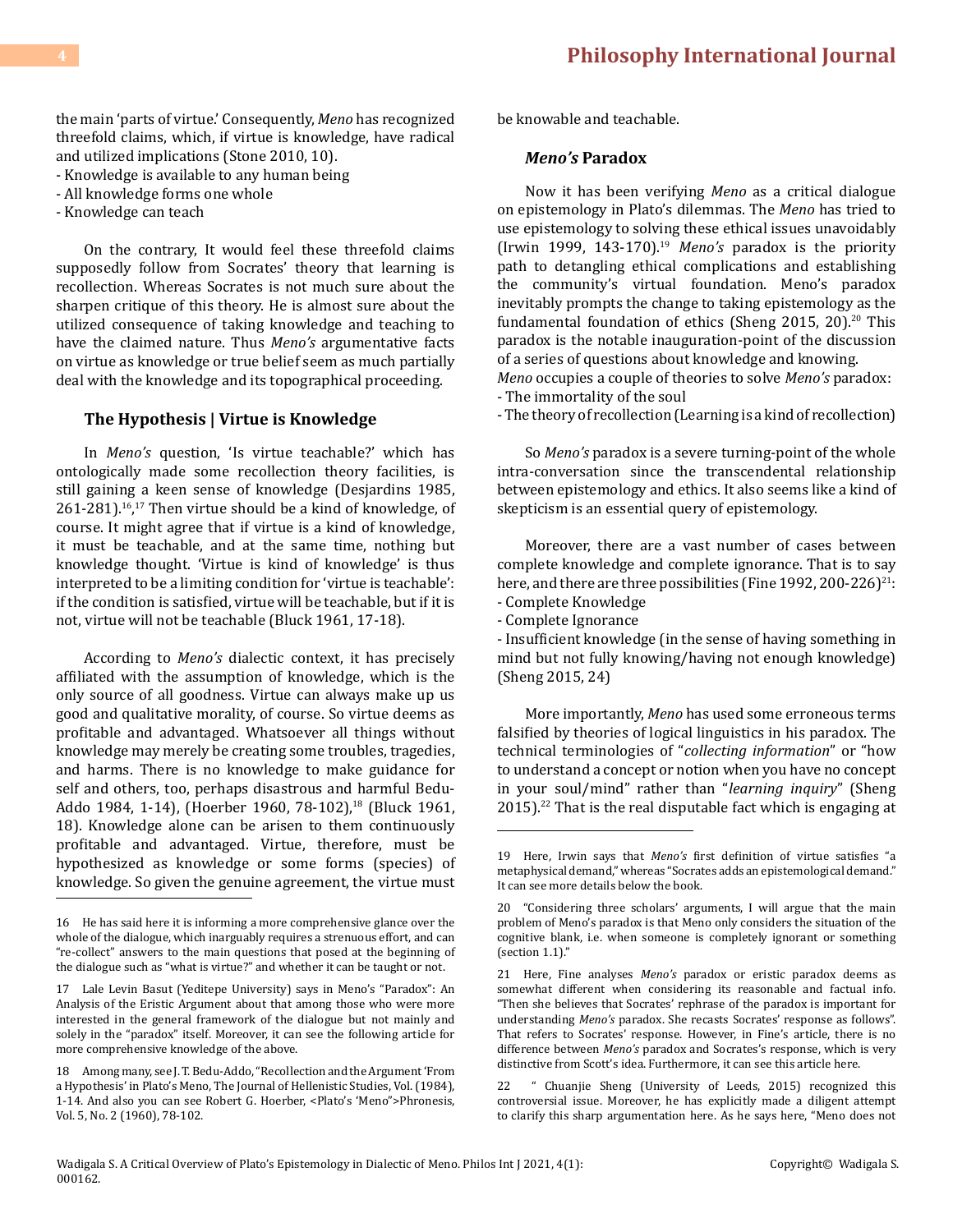all movements in the *Meno's* paradox.

In contrast, *Meno's* paradox could attempt to query how would be understood at anything by a person in a cognitive blank. This critique has grown up a vast scope of *Meno's*  paradox indeed. Socrates has employed the immortality of the soul and the theory of recollection to responding to this paradox.23 These twofold ideologies invented the cognitive blank, which not survives in human beings, of course.

#### **The Unity of** *Meno's* **Dialogue**

Finally, wherein can be recognized the real unity of *Meno's* dialogue? It does mind here the most crucial suggestion of the *Meno* as a whole is that all a priori knowledge or transcendental knowledge depends upon the theory of recollection (Bluck 1961, 43-44). Nevertheless, its early part was to define virtue. Then it is coming through on this account. It already revealed that the intra-connection between virtue and recollection might have corresponded in progress and multiple stages of the *Meno*. Here the best way for *Meno* was to recollect the nature of virtue in the method of epistemology.24 Obtaining an accurate account of Meno's virtue and knowledge could adequately bring out the Socratic definitions and philosophized proclaims toward knowledge theory. He could be understood and precisely apprehended outside the world of sense, objects of knowledge, partial awareness, association self-opinions, and interpreting learning methodologies (Bluck 1961, 45).

In particular, there are mainly three dimensions of the *Meno's* dialogue (Henderson 1956)<sup>25</sup>:

- The epistemological search for definitions
- The discussion of virtue. (Whether it is teachable or not?)
- The theory of recollection with paradox (Stenzel 1964, 40-

24 That is perhaps all the more likely if Plato's recollection theory had based to any extent on what appeared to be Socrates' proceeding when he utilized.

44)26

On the contrary, this indicated by using a mathematical problem to illustrate recollection, although that is also useful here because (a) *Meno* himself no doubts knows the answer to the problem, while (b) *Meno* knows that the slave has never taught geometry (Bluck 1961, 45). However, *Meno*  exclusively considers the main objective is to distinguish between a higher and a lower kind of goodness. Furthermore, 'the contributions of the dialogue to the theory of knowledge, the exposition of the doctrine of 'reminiscence,' and the method's principles are meant to be secondary to this main result (Tayler 1920, 145).

#### **Conclusion**

The hypothetical outline of this scholarly article on the epistemology of Plato's *Meno* could be summarized as follows: (a) the soul has seen knowledgeable all things on the earth and in the underworld, there is nothing which it has not learned. So the Forms are the objects of knowledge, (b) there are mainly a couple of reasons in the sensible world that cannot gain knowledge. However, only recollect it as the soul is influenced by the body, and the objects of recognition are always in flux (c) the soul can only recollect knowledge in the sensible world and "learning recollection" (d) this recollection will finally make the valid opinion become knowledge (Sheng 2015).<sup>27</sup> In particular, this epistemological system's essential feature is that it has precisely rooted in the Forms. Here it has unavoidably emphasized the region beyond the sensible world; the soul could be acquired knowledge.

#### **References**

- 1. [Armstrong DM \(1973\) Belief, Truth, and Knowledge.](https://www.cambridge.org/core/books/belief-truth-and-knowledge/360ACB6013E6EC1F95D21C3AD413DBFD) [Cambridge: Cambridge University Press.](https://www.cambridge.org/core/books/belief-truth-and-knowledge/360ACB6013E6EC1F95D21C3AD413DBFD)
- 2. [Bluck RS \(1961\) Plato's Meno: Edited with Introduction](https://www.cambridge.org/in/academic/subjects/classical-studies/classical-studies-general/platos-meno?format=PB&isbn=9780521172288) [and Commentary. Cambridge: Cambridge University](https://www.cambridge.org/in/academic/subjects/classical-studies/classical-studies-general/platos-meno?format=PB&isbn=9780521172288) [Press.](https://www.cambridge.org/in/academic/subjects/classical-studies/classical-studies-general/platos-meno?format=PB&isbn=9780521172288)
- 3. [Cornford FM \(1935\) Plato's Theory of Knowledge.](https://www.bard.edu/library/arendt/pdfs/Cornford-Knowledge.pdf) [London: Macmillan.](https://www.bard.edu/library/arendt/pdfs/Cornford-Knowledge.pdf)

correctly set is the question. That happens because Meno's understanding of the concept of "learning" is different from the three scholars' understanding of that notion. As the three scholars show, any learning or inquiry for *Meno*  means the inquirer intends or is motivated to inquire about something.

<sup>23</sup> However, for here, a possible Stoic answer maybe like this. Because the whole of nature has rationality, though different in degree, the soul could learn everything. That also cited from above.

<sup>25</sup> Henderson GP (1956) says here that recollection and not virtue or the teachability of virtue, is the central theme of the *Meno*. Once we have had recollection described, we see that recollection to define. *X* is the final real advance that can make in the discussion. That is true up to a point, but of course, Plato is interested in recollection primarily as the way by which virtue may learn; and the discussion of virtue based on true belief is vital for its own sake, and not merely as illustrating, by contrast, the value of recollected knowledge.

<sup>26</sup> But Stenzel has claimed that Plato initially limited his realm of Forms to ethical or quasi-ethical entities. His language often implies that it was due to a desire to enhance 'ideals.' Certainly, the individualization of the Form, combined with its 'separation,' caused many problems to arise, and we might tempt to attribute it merely to Plato's intuitive or visionary mode of thought and to say that the function of such Forms must have been to serve as ideals.

<sup>27</sup> For here, it could refer Ph.D. dissertation of Chuanjie Sheng (University of Leeds, 2015) in proper.